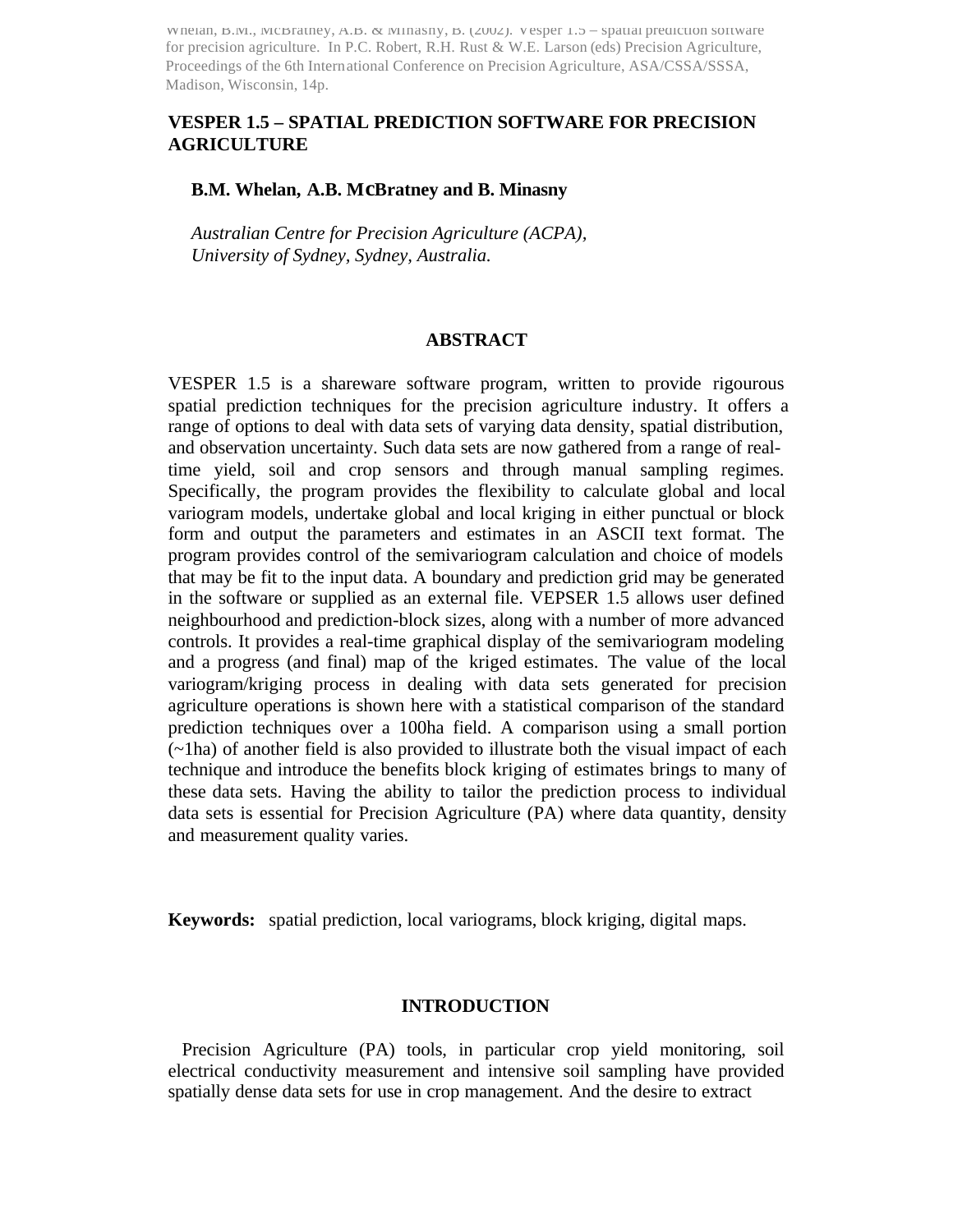$$
\times
$$
 
$$
\times
$$
 
$$
\times
$$
 
$$
\times
$$
 
$$
\times
$$
 
$$
\times
$$
 
$$
\times
$$
 
$$
\times
$$
 
$$
\times
$$
 
$$
\times
$$
 
$$
\times
$$
 
$$
\times
$$
 
$$
\times
$$
 
$$
\times
$$
 
$$
\times
$$
 
$$
\times
$$
 
$$
\times
$$
 
$$
\times
$$
 
$$
\times
$$
 
$$
\times
$$
 
$$
\times
$$
 
$$
\times
$$
 
$$
\times
$$
 
$$
\times
$$
 
$$
\times
$$
 
$$
\times
$$
 
$$
\times
$$
 
$$
\times
$$
 
$$
\times
$$
 
$$
\times
$$
 
$$
\times
$$
 
$$
\times
$$
 
$$
\times
$$
 
$$
\times
$$
 
$$
\times
$$
 
$$
\times
$$
 
$$
\times
$$
 
$$
\times
$$
 
$$
\times
$$
 
$$
\times
$$
 
$$
\times
$$
 
$$
\times
$$
 
$$
\times
$$
 
$$
\times
$$
 
$$
\times
$$
 
$$
\times
$$
 
$$
\times
$$
 
$$
\times
$$
 
$$
\times
$$
 
$$
\times
$$
 
$$
\times
$$
 
$$
\times
$$
 
$$
\times
$$
 
$$
\times
$$
 
$$
\times
$$
 
$$
\times
$$
 
$$
\times
$$
 
$$
\times
$$
 
$$
\times
$$
 
$$
\times
$$
 
$$
\times
$$
 
$$
\times
$$
 
$$
\times
$$
 
$$
\times
$$
 
$$
\times
$$
 
$$
\times
$$
 
$$
\times
$$
 
$$
\times
$$
 
$$
\times
$$
 
$$
\times
$$
 
$$
\times
$$
 
$$
\times
$$
 
$$
\times
$$
 
$$
\times
$$
 
$$
\times
$$
 
$$
\times
$$
 <math display="block</math>

**Figure1.** Generalised map model.

valuable information from these data sets has also brought the process of digital map construction into wider use. All digital maps are based on some form of map model and usually require a spatial prediction procedure to produce a continuous surface map. The particular map model and the spatial prediction procedure chosen will have an impact on the predictions and the final map.

# **Map Model Description**

 Digital maps are constructed using a map model (Figure 1) whereby values are represented as a set of blocks (*B*) the centres of which are located on a grid (*G*). These models may take a number of general forms. According to Goodchild (1992) the blocks may have sides equal to the grid spacing (a raster model), the blocks may be points on a regular grid (a grid model) or they may be points and the grid irregular, or infinitely fine, with missing values or values equal to zero (a point model).

# **Spatial Prediction Techniques**

 Any form of spatial prediction is based on the premise that observations made in close proximity to each other are more likely to be similar than observations separated by larger distances. This is the concept of spatial dependence. The process of spatial prediction requires that a model of the spatial variability (spatial dependence) in a data set be constructed or assumed so that estimates at the unsampled locations (prediction points) may be made on the basis of their location in space relative to actual observation points. It is the form of these models, and the assumptions underlying the choice of the same, which generally distinguish the major spatial prediction methods.

Global methods use all the data to determine a general model for spatial dependence. This model is then applied, in association with the whole data set, in the prediction process at every prediction point. Local prediction methods use only points 'neighbouring' the prediction point in the prediction operation. In the case of local predictors, a singular form of the spatial variance model may be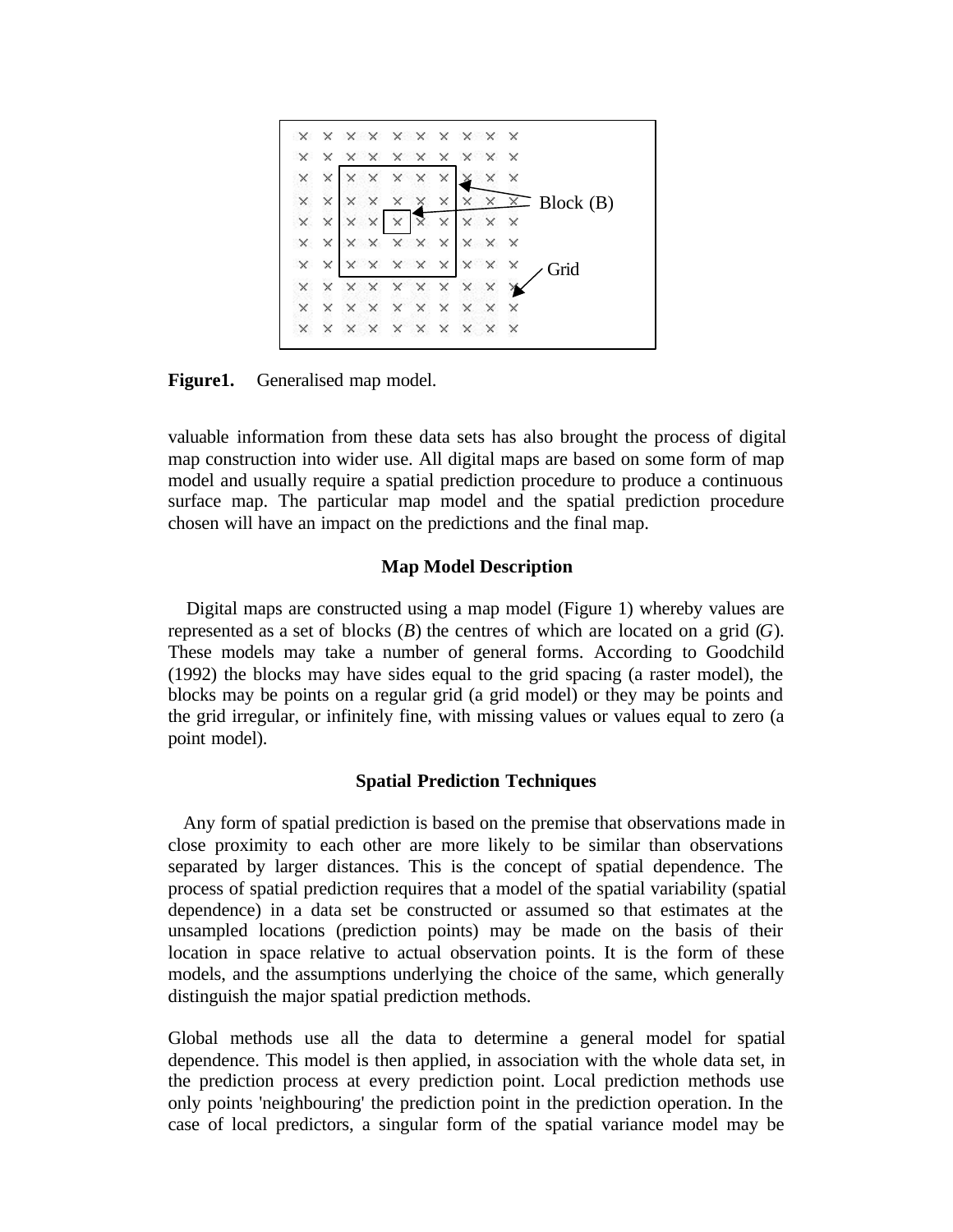constructed for the entire data set and applied in each neighbourhood, or an individual model may be constructed, and used exclusively for, each neighbourhood. Local methods may therefore be the preferred option, especially on large data sets, and where a single variance model may be inappropriate.

 Spatial prediction methods whose principle requires the prediction to exactly reproduce the data values at sites where data is available are said to act as interpolators. There is a variety of prediction techniques which may be applied to mapping continuous surfaces. The most widely known include: global means and medians; local moving means; inverse distance squared interpolation; Akima's interpolation; natural neighbour interpolation; quadratic trend; Laplacian smoothing splines; and various forms of kriging.

 The prediction technique of choice for map production in precision agriculture will depend on the expected use of the map. However, real-time sensors that intensively sample variables such as crop yield, produce large data sets containing a wealth of information on small-scale spatial variability. By definition, precision agricultural techniques should aim to identify the quality of the data and preserve the appropriate degree of detail.

### **VESPER**

 VESPER 1.5 (Variogram Estimation and Spatial Prediction plus Error) is a PC-Windows software program developed by the ACPA that allows the geostatistical spatial prediction procedures of punctual and block kriging to be applied to data sets gathered for PA management. The program also offers the further options of global or local kriging, using global or local semivariograms.

 Input and ouput files are controlled through the 'File' panel (Figure 2a). Input data with associated Cartesian coordinate locations is required to enable spatial analysis. The output files record the specific session setup details, variogram model parameters and the prediction locations, values and associated prediction variance.

 The 'Variogram' panel provides the choice of global or local semivariogram estimation and provides access to a choice of models (Figure 2b) which may be fit to the semivariogram using 3 possible weighting procedures (Figure 2c). Nonlinear least-squares estimation is used in the model fitting process. The model may be chosen from a comprehensive range of options. Provision is made for comparison of the 'goodness of fit' of the numerous models through the Akaike Information Criteria (Akaike, 1973) and sum of squared error (SSE). If a global semivariogram is required, the 'Fit Variogram' button provides access to an interactive calculation and modeling panel (Figure 2d) from which the final model parameters are extracted for use in the subsequent kriging procedures. The global modelling panel now also provides for subjective model fitting through interactive parameter control bars. This is useful in small data sets and applications where emphasis needs to be placed on particular regions of the sampling separation distance.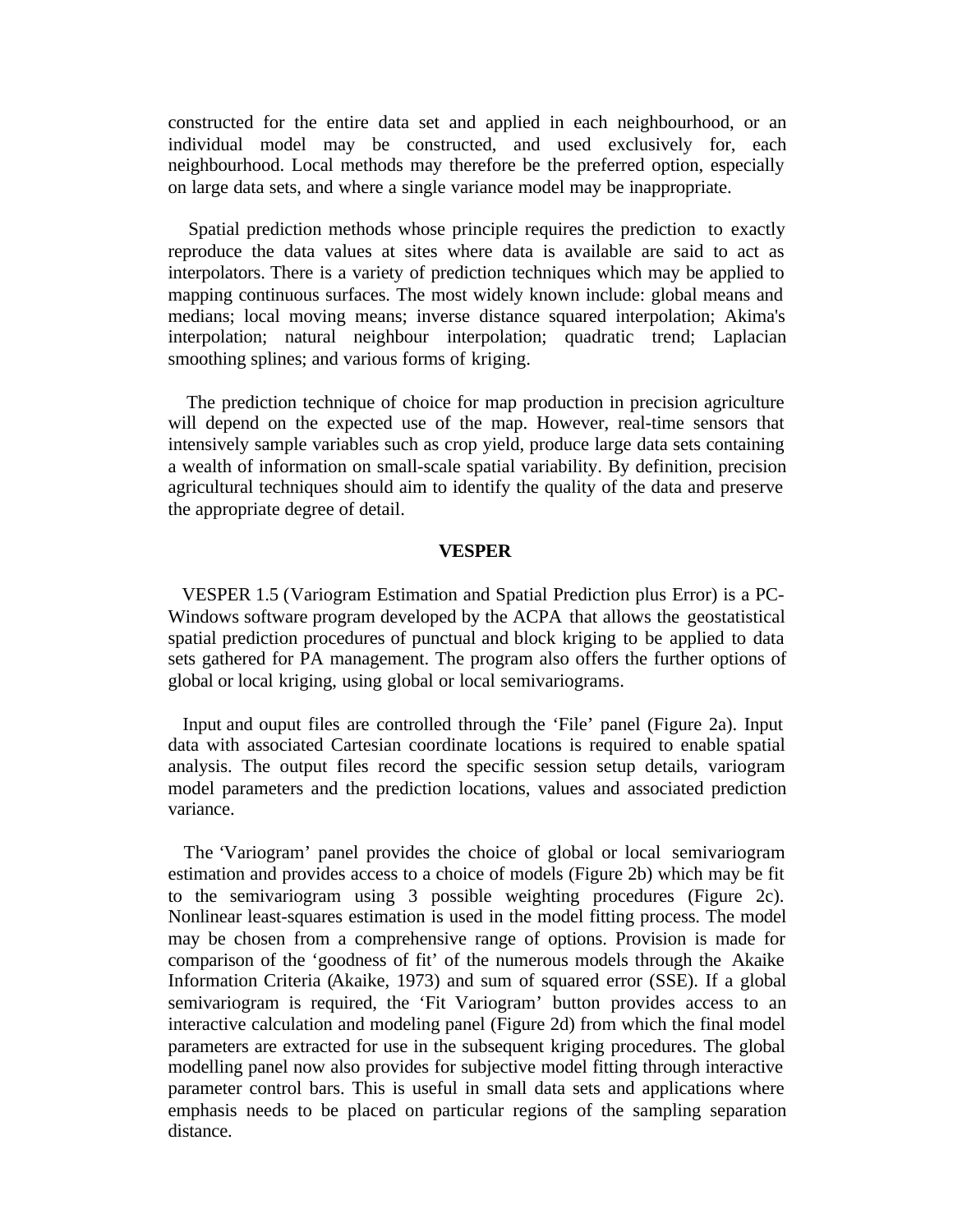

**Figure 2.** Operational panels – file input/output control panel (a), variogram panel showing available models (b), variogram panel showing weighting options for model fitting (c), global variogram operation window (d).

 The 'Kriging' panel (Figure 3a) provides kriging type (ordinary or simple) and method (punctual or block) options. Here it is also possible to define the block size (if relevant), set neighbourhood limits based on radial distance or number of data points and manipulate the kriging region. For most PA applications, the field boundary will provide the limits of the kriging region. VESPER 1.5 provides the option of importing an existing boundary file or describing the field boundary using an interactive drawing tool (Figure 3b). The prediction grid (at user-defined distances) may then be produced with the software (Figure 3c) or a previous grid file imported. These features are important for the continuity of prediction sites through time within a field.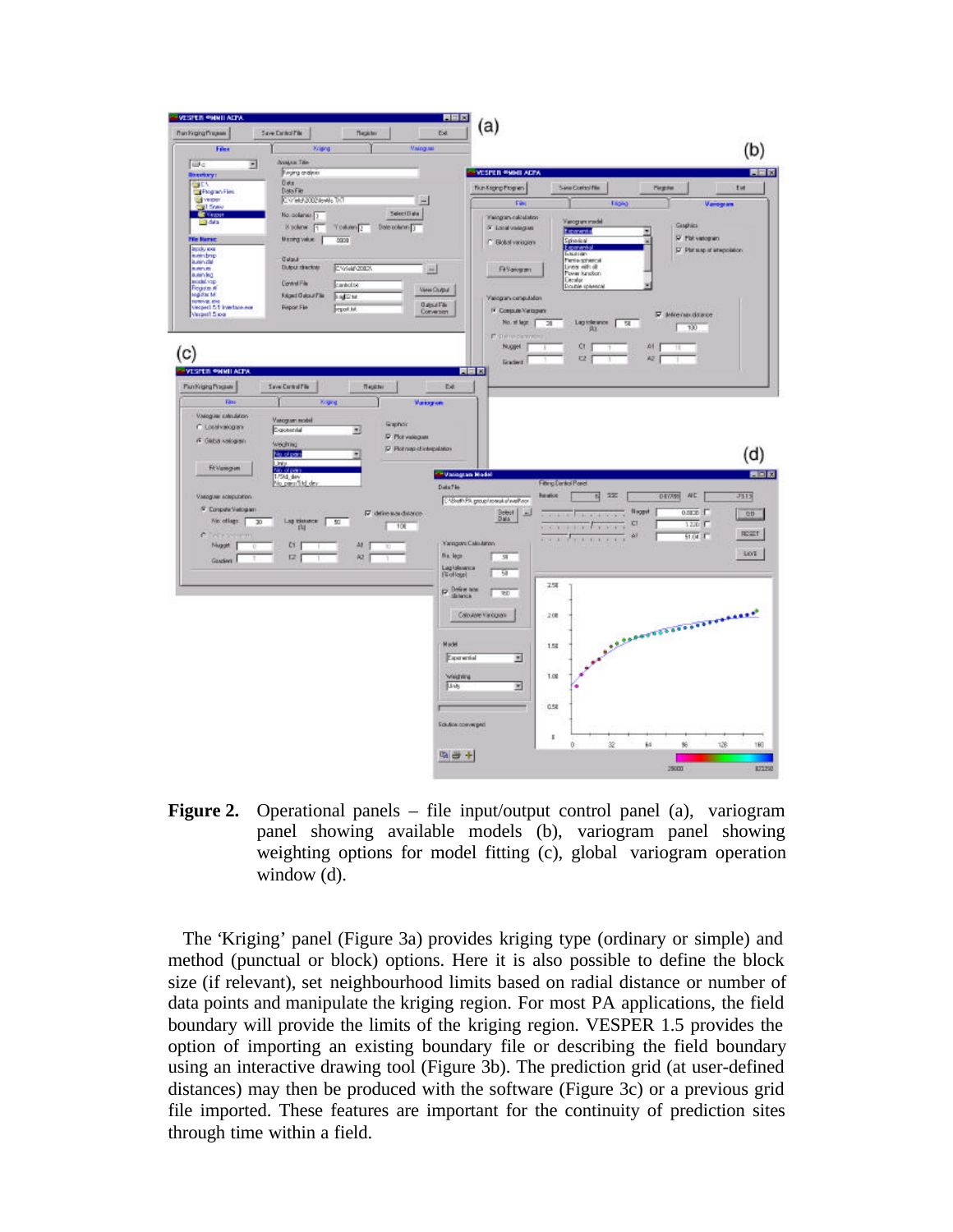

**Figure 3.** Kriging panel (a) interactive boundary construction window (b) and prediction grid setup window (c).

 In operation, VESPER 1.5 provides a window displaying the operational progress (Figure 4). For all forms of kriging a prediction progess map is produced along with a count of visited versus total prediction sites. The graphical progress facilities can be disengaged to increase the speed of the prediction process.

 Local semivariograms are calculated for each neighbourhood during the local kriging process, but the maximum distance and number of lags required for estimating the local semivariograms is set through the 'Variogram' panel. Kriging with local variograms involves searching for the data points within the defined neighbourhood surrounding each prediction site, estimating the variogram cloud for the data points and fitting a model, then predicting a value (and its uncertainty) for the attribute under question at each prediction site. Note in Figure 4 (a) and (b) that this local method allows changes in local variability to be reflected in the variogram parameters for each prediction.

 The output for all kriging operations is a five column ASCII text file containing the prediction point ID, location coordinates, the predicted value and the kriging variance. Access is provided at the end of the kriging process to manage the data delimeter and include/exclude the point ID and header descriptions in the final output file. This allows input formats to be tailored to GIS and map display programs. An input file detailing the exact settings for each prediction session is also saved along with a report file logging global variogram parameters or the parameters of each local variogram depending on the operation. Other details of the data and the kriging session are also recorded in this file for future reference. A surface map of the estimates and the prediction variance (Figure 5) can also be accessed at the completion of the kriging procedure.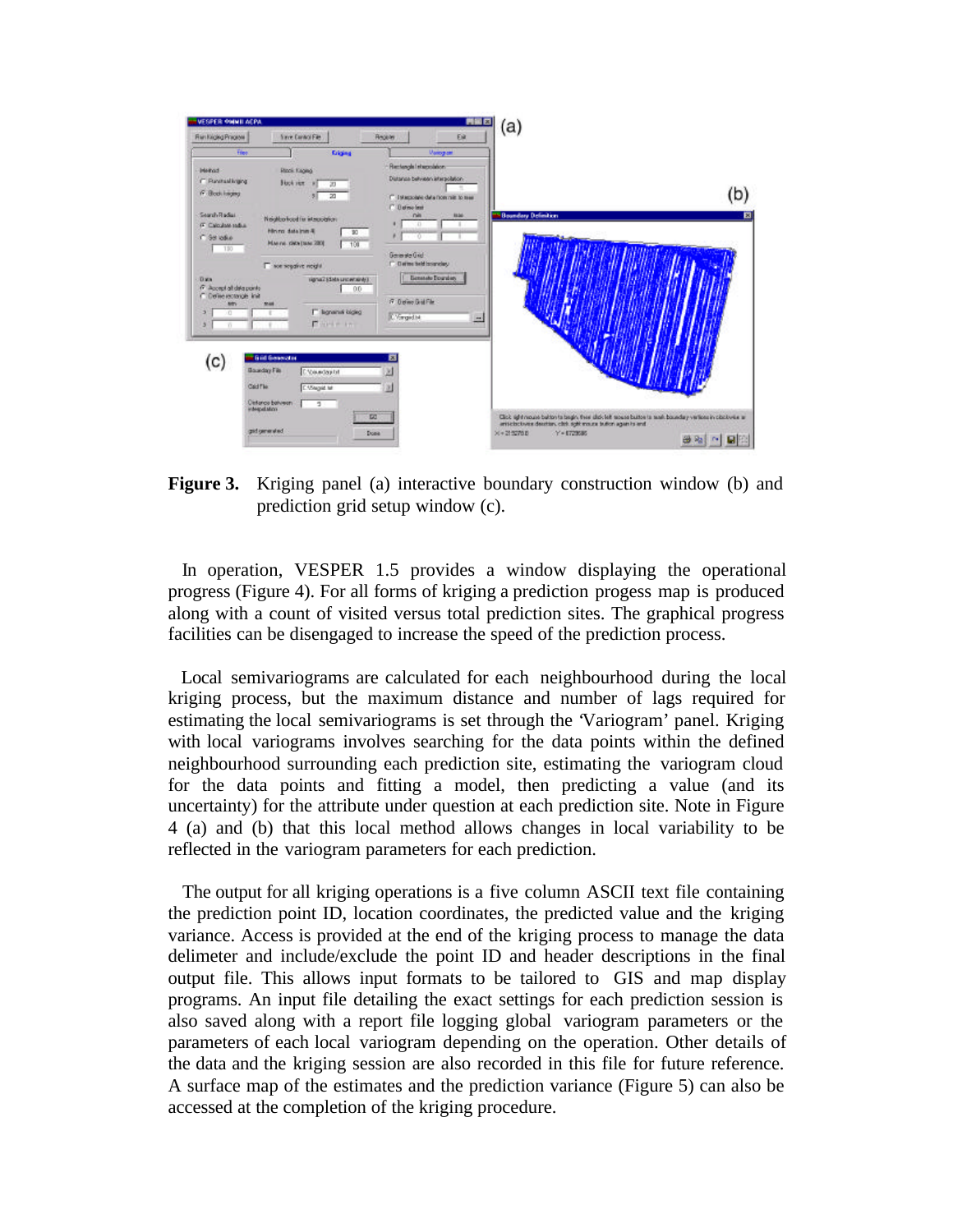

**Figure 4.** Local variogram, data neighbourhood and prediction point display for and area with low variability (a) and higher variability (b).



Figure 5. Output maps for prediction estimates and prediction variance.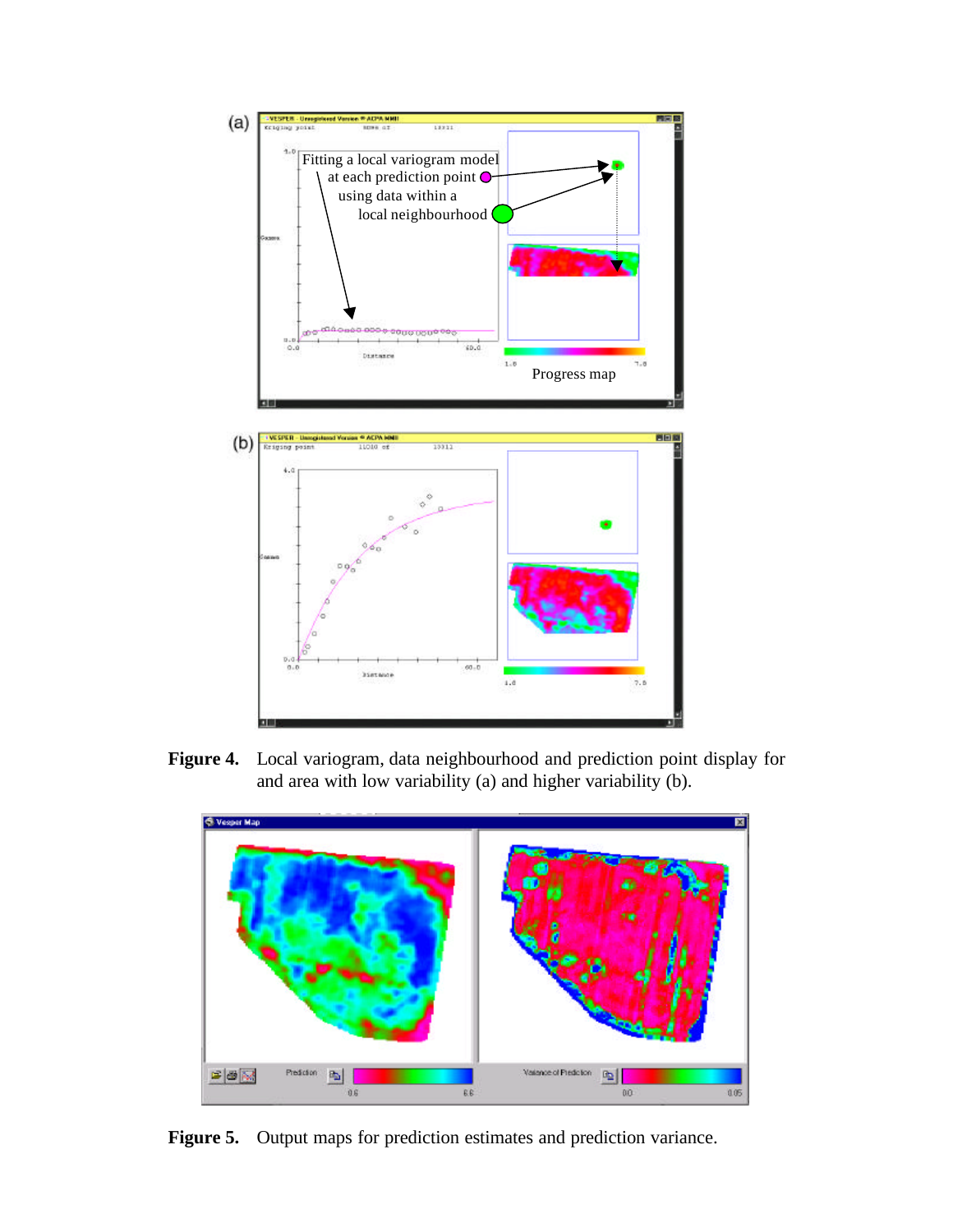### **IMPACT OF PREDICTION TECHNIQUES ON DIGITAL MAPS**

### **Comparison by Distribution and Performance Rankings**

 Individual wheat yield values, collected at a frequency of 1 Hz from a 100 ha field in NSW, Australia, were randomly allocated into one of two equal-size datasets. One data set was used as input values for the prediction processes, the other provided the prediction locations and test values for a comparison of point (punctual) prediction techniques. Local mean, inverse-distance squared, local kriging with a global variogram are compared along with the less common technique of local kriging with a local variogram (Haas, 1990). A search neighbourhood of 100 data points was used as standard.

 Table 1 shows the resulting frequency distributions and performance rankings of the prediction techniques in comparison to the observed values at the locations. The rankings (1:4 – where the closest prediction value to the observation value gets a ranking  $= 1$ ) are calculated at each point and then summed for each technique. The final performance rank is allocated from the lowest to the highest sum of ranks.

 Here the estimates from the kriging procedures most closely match the original observation values and thereby maintain more of the original frequency distribution. Local kriging with a local semivariogram has performed the best. Inverse distance-squared, while performing third overall, has registered the smallest frequency of number one ranks.

# **Comparison by Spatial Representation**

 To visually demonstrate the results of the different prediction methods on crop yield data, a small portion (~1ha) of another field and crop has been chosen. Sorghum yield data, acquired using a real-time yield monitor in 7 metre wide harvest runs, was predicted onto a regular 1 metre grid using the point prediction

| Technique                           | Max.<br>(t/ha) | Min.<br>(t/ha) | Mean<br>(t/ha) | Sum of<br>ranks | Median<br>rank              | No. of<br>ranks $= 1$ | Final<br>Rank |
|-------------------------------------|----------------|----------------|----------------|-----------------|-----------------------------|-----------------------|---------------|
| Test data<br>Local kriging w/       | 6.26           | 0.92           | 3.71           |                 |                             |                       |               |
| local variogram<br>Local kriging w/ | 5.99           | 1.01           | 3.71           | 59152           | 2                           | 9150                  |               |
| global variogram<br>Inverse         | 5.88           | 1.11           | 3.71           | 60688           | $\mathcal{D}_{\mathcal{L}}$ | 7421                  | 2             |
| distance-squared<br>Local mean      | 5.71<br>5.01   | 1.01<br>1.87   | 3.72<br>3.72   | 63382<br>80168  | 3<br>4                      | 4480<br>5284          | 3<br>4        |

**Table 1.**Wheat yield frequency distribution and performance rankings for spatial prediction techniques on a 100ha field in NSW, Australia. (26337 observations)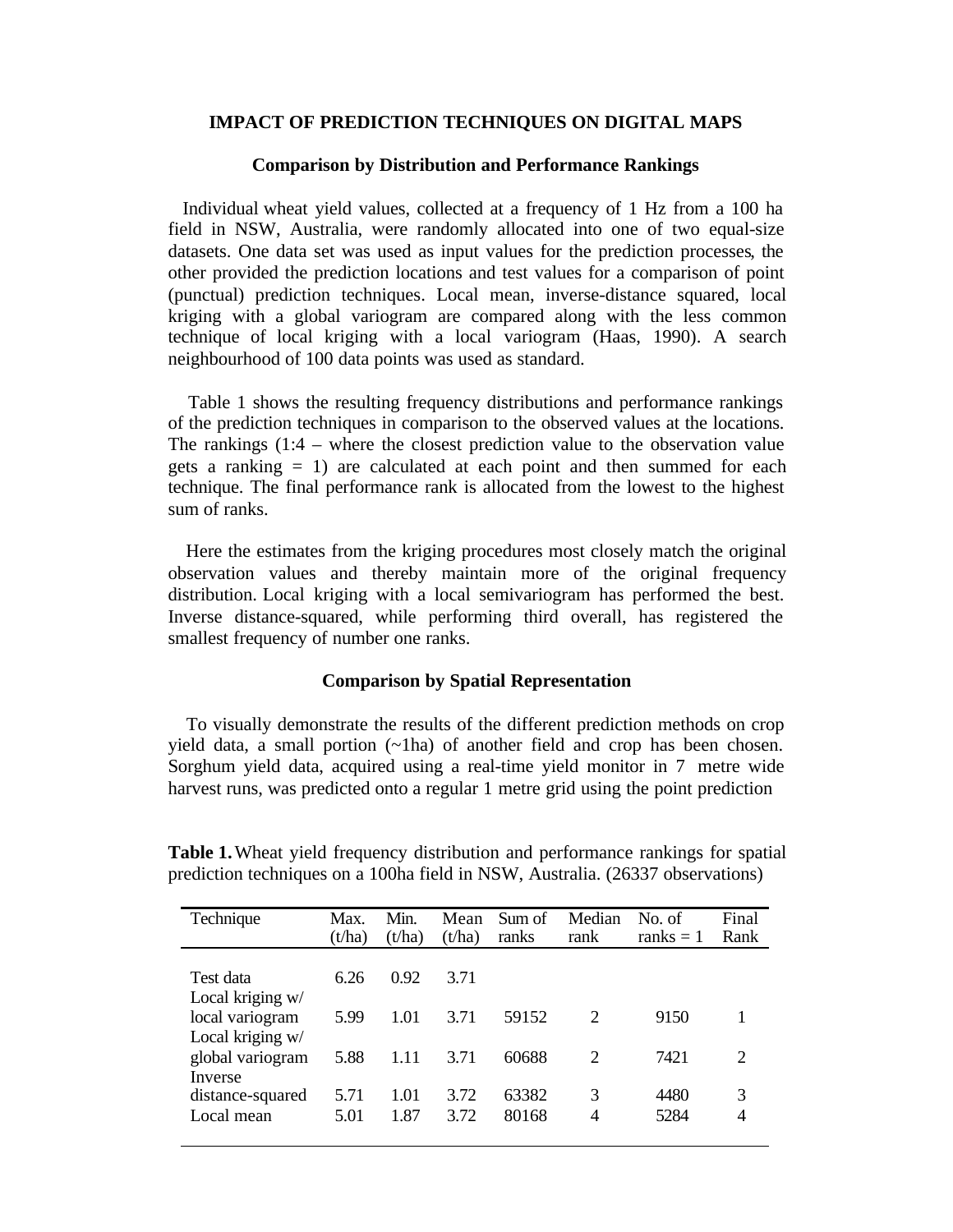methods of local inverse distance-squared, local kriging with a global semivariogram and local punctual kriging with a local semivariogram. In addition, local block kriging with a local semivariogram has been undertaken.

 Block kriging has rarely been used since Burgess & Webster (1980) introduced geostatistical spatial prediction techniques into soil science, and software for performing it is rather scarce. Block kriging attempts to predict the weighted average of a variable over some block of length (*dx*) and width (*dy*) centred about some prediction point  $(x0, y0)$ . It should be noted that the locations  $(x0, y0)$  - the prediction grid or raster) can be closer together than the block length or width. This in fact gives an aesthetically pleasing, smooth map. The major advantage of using block kriging is that the estimate of the block mean, not surprisingly, improves as the block dimensions increase.

 In Figure 6a shows the map produced by the simple process of local moving mean. The map is smoothed by the moving window operation and the fact that all data points receive equal weight in the prediction process. Figure 6b, the inverse distance method, places a lot of varibility in the map by virtue of honouring the very high and low peaks in the harvest data. It is easy to distinguish the harvest operation lines that run NW/SE in the surface map. Because the inverse distance squared model is fixed, and its radius of influence is small, the map takes on the characteristic "spottiness" of maps made using this technique.

 Local kriging with a global semivariogram (Figure 6c) has smoothed out the map to a degree and the harvest operation lines are not evident because the variogram has captured a longer spatial dependence in the data set than the fixed inverse distance model. Data points from further out in the neighbourhood have been given some influence on the prediction at each point.

 Local Kriging with local variograms (Figure 7a) restore some of the local variability because the changes in spatial dependence between the local neighbourhoods is included. Changing the map model from point estimates to estimates representing the weighted average yield in a 20 metre block around each prediction point (Figure 7b) removes some of this variability from the estimates.

 That the form of spatial prediction chosen for map construction may be significantly influential on the final prediction surface is not a new concept. A number of studies (e.g. Laslett et al. (1987), Wollenhaupt et al. (1994), Weber & Englund (1994), Whelan et al. (1996), Gotway et al. (1996)) show that in general inverse distance techniques are sensitive to the degree of inherent variability in a data set, the neighbourhood population used in each prediction and the power of distance used in the weighting calculation. Alternatively, the accuracy of ordinary kriging generally displays little sensitivity to the variability in the data sets and the accuracy of the estimates improves with increasing neighbourhood populations.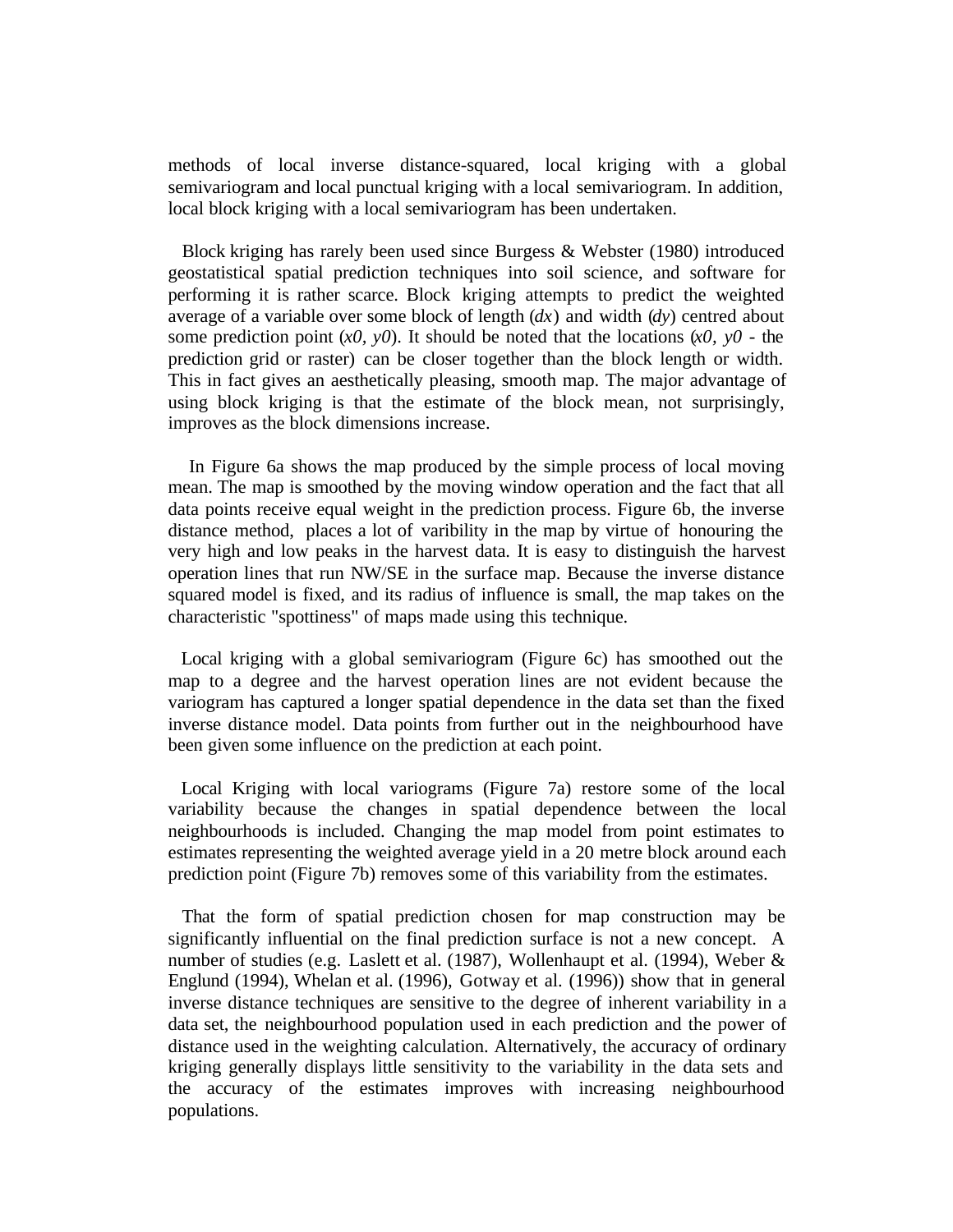

Figure 6. Crop yield maps constructed using different prediction procedures. (a) local mean (b) inverse distance-squared (c) local punctual kriging with a global variogram.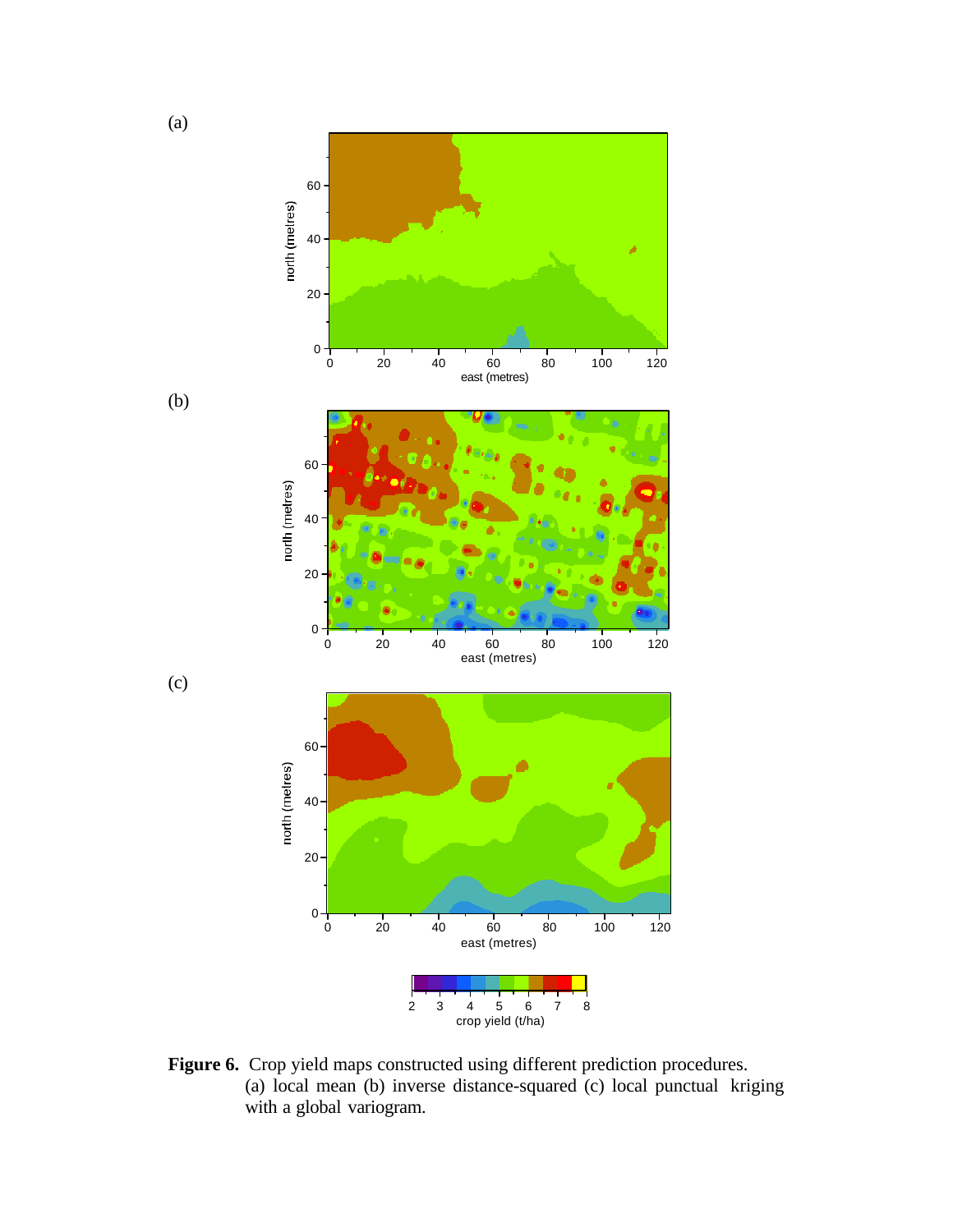

**Figure 7.** Crop yield maps constructed using different prediction procedures. (a) local punctual kriging with a local variogram (b) local block kriging with a local variogram.

 The observed inefficiencies of the inverse distance squared prediction technique can be attributed to two main problems. Firstly, the spatial variability in a data set is not used to determine the spatial dependence model for use in the prediction process. Secondly, the method is an exact interpolator that passes through the data points, and this may not be sensible if there is uncertainty in the observations. Kriging only operates as an interpolator if the semivariogram nugget value (C0) equals zero. With any positive C0 value, close range uncertainty in the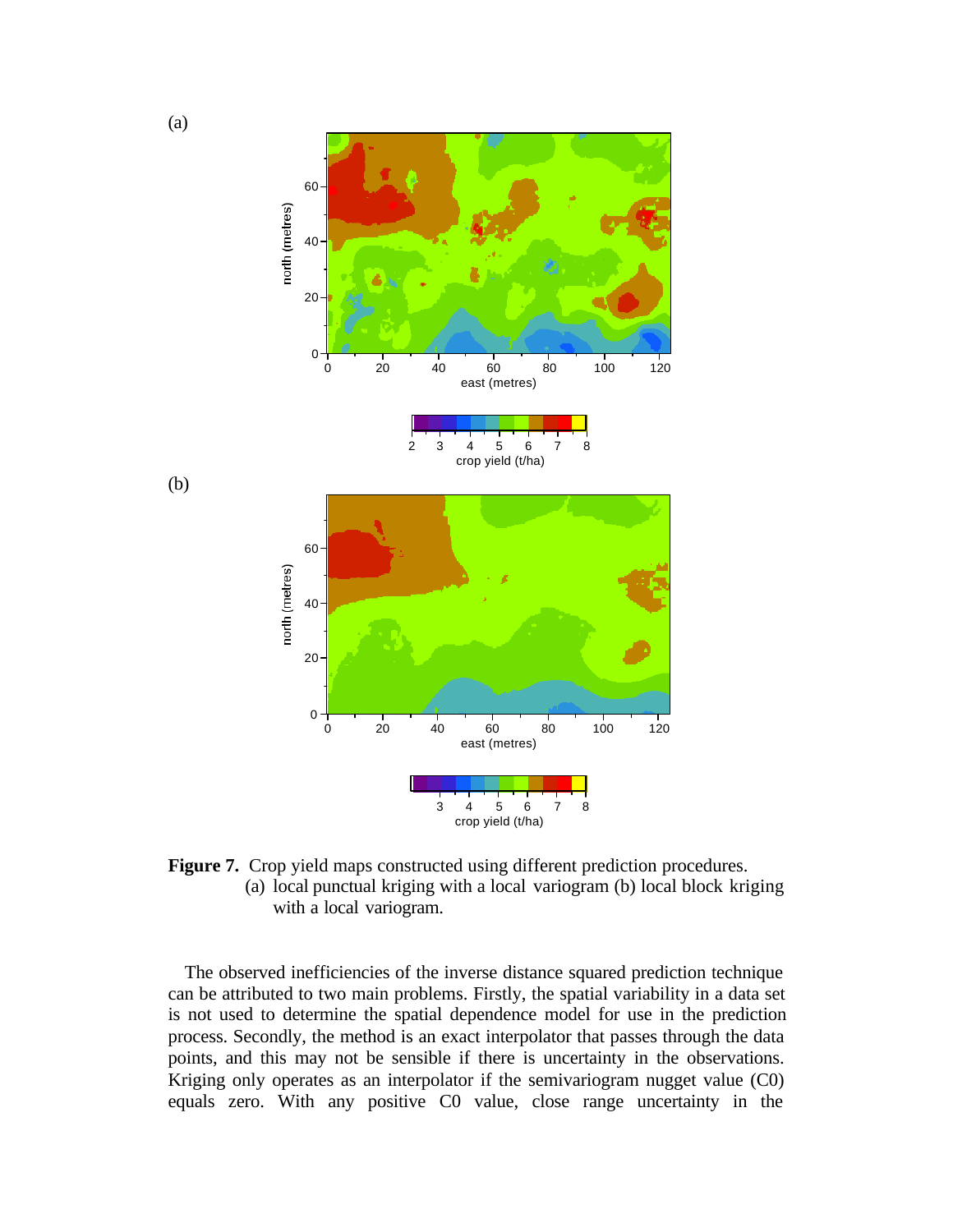observations will be reflected in the kriged surface. Such uncertainty may arise in either the value of the observed attribute or its spatial location.

 This point is often overlooked in assessing the suitability of prediction techniques but should be a given a high priority in PA owing to the potential (and real) errors associated with real-time sensors and GPS receivers (Lark et al. (1997); Whelan and McBratney (2002); Arslan and Colvin (2002)). In such cases, block kriging estimates for an area should prove extremely useful in reducing the carryover of errors into the final maps. Block kriging also offers a robust method of estimating values for an area that represents the smallest differentially manageable land unit in a farming operation (usually governed by implement width and operational dynamics).

 Block kriging may be undertaken using a global semivariogram but once the number of data points rises above 500 it seems wasteful to assume a single semivariogram within the field. A global semivariogram may prove too restrictive in its representation of local spatial structure whereas local semivariogram estimation and kriging offers the ability to preserve the true local spatial variability in the predictions. If the chosen neighbourhood is reasonably small, the use of local semivariograms should also negate the possible requirement for trend analysis and removal prior to semivariogram estimation and kriging.

 A further advantage in the use of kriging techniques lies in the provision of a prediction variance estimate (Laslett et al., 1987; Brus et al., 1996) which may be used to produce confidence limits on the predicted values. The reporting of such limits should be mandatory for digital maps as they will have important ramifications on the extrapolation of management information (Whelan and McBratney (1999); Cuppit and Whelan (2001). The uncertainty may also be used to determine the most suitable mapping class delineations in digital maps. For example, if the 95% confidence interval in crop yield estimates is  $+/- 1.0$  t/ha, classifying a field using classes less than 1.0 t/ha would be misleading. A classification system based on the uncertainty in the yield data may prove useful in the future.

On the other hand, criticisms that have been levelled at the kriging techniques' complexity and related computational expense (e.g. Murphy et al., 1995). Astoundingly, this one line of criticism has apparently overridden all the advantages discussed above, and led to the general acceptance of the inverse distance method as the prediction method of choice in the emerging mapping packages for Precision Agriculture. While there may be some instances where a prediction map is required quickly (e.g. soil attribute maps for interpolation to fertiliser application maps), at present the author believes this is not a rational reason for discarding the advantages incumbent with kriging techniques. Certainly for crop yield maps, the computational time would be far outweighed by the single fact that the map represents a great deal of time, effort and expense taken to grow a crop. Ultimately, it is the integration of an entire seasons crop growth information.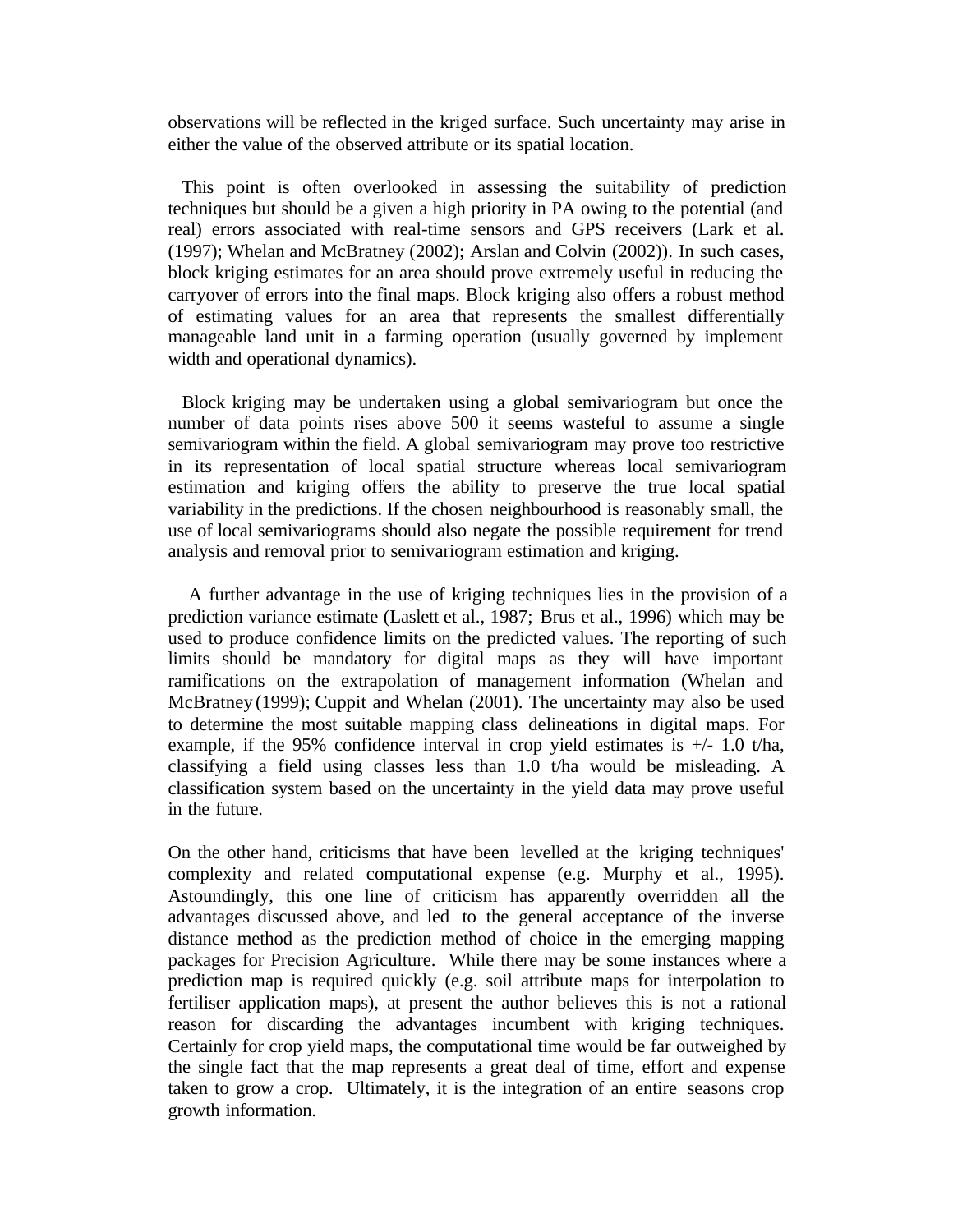Where the computational expense may become important (and indeed the choice of prediction technique possibly unimportant) is when the observation sampling scheme is inadequate in terms of sample size, sample strategy, or both. Sample size is probably considered the most crucial parameter (Englund et al. 1992) with an increasing number of observations generally offering greater prediction accuracy. Numerous studies on the effect of sample strategy for regionalised variables have been reported since the early theoretical work of McBratney et al. (1981). The general axiom to emerge is that sampling schemes which fail to produce a sample set representative of the actual spatial variability in the attribute of interest will hinder accurate prediction by any method. Data sets from calibrated real-time sensors should not fall into this category, but traditional soil sampling operations may produce such data.

# **CONCLUDING REMARKS**

 Spatial prediction methods used in PA should accurately represent the spatial variability of sampled field attributes and maintain the principle of minimum information loss. However, data used in any spatial prediction procedure should be of known precision and that precision used to guide the choice of spatial predictor. Due to imprecision in crop yield measurement and within-field location, interpolators (exact spatial predictors) are generally not optimal.

 The results presented show that the form of spatial prediction chosen for mapping yield has a significant influence on the final prediction surface. Local kriging using a local variogram appears well suited as a spatial prediction method for dense data-sets. In particular, local block kriging reduces the estimate uncertainty when compared with punctual kriging and may be an optimal mapping technique for the current generation real-time yield and soil sensors.

 Ultimately, any software devised for spatial prediction in precision agriculture applications should include options that will optimally support the management decisions that will be formulated upon the prediction results.

 VESPER is available as shareware from the ACPA at www.usyd.edu.au/su/agric/acpa

#### **REFERENCES**

- Akaike, H. (1973). Information theory and an extension of maximum likelihood principle. *In* B.N. Petrov & F. Csáki (ed.), Second International Symposium on Information Theory. Akadémia Kiadó, Budapest. pp 267-281.
- Arslan, S., Colvin, T.S. (2002). Grain yield mapping: yield sensing, yield reconstruction and errors. Precision Agriculture 3 : 135-154.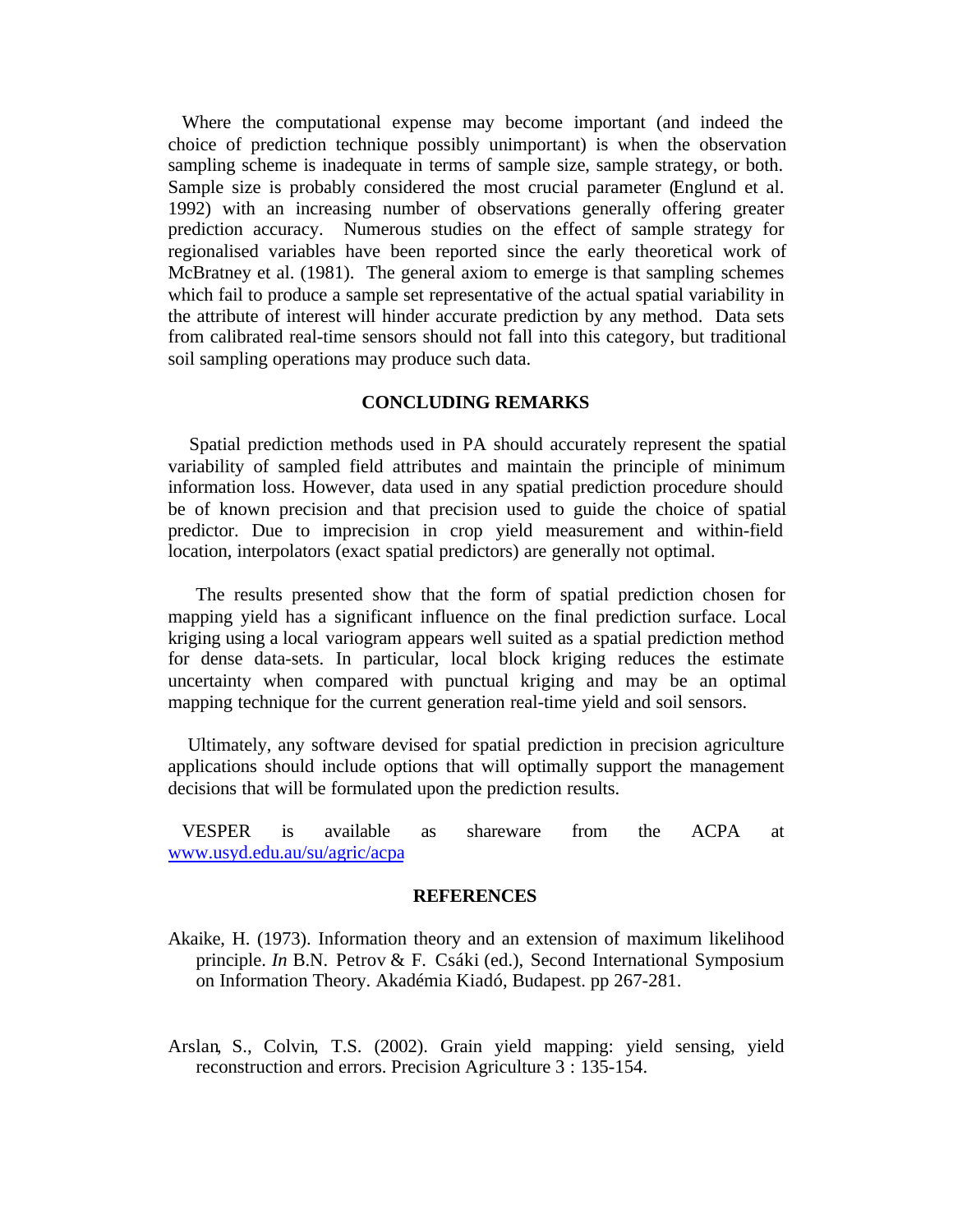- Brus, D.J., de Gruijter, J.J., Marsman, B.A., Visschers, R., Bregt, A.K., Breeuwsma, A., Bouma, J. (1996). The performance of spatial interpolation methods and choropleth maps to estimate soil properties at points: a soil survey case study. Environmetrics 7: 1-16.
- Burgess, T.M., Webster, R. (1980). Optimal interpolation and isarithmic mapping of soil properties. II. Block kriging. J. Soil Sci. 31 : 333-341.
- Cupitt, J., Whelan, B.M. (2001). Determining potential within-field crop management zones. *In* G. Grenier and S. Blackmore (ed.), ECPA 2001, Proceedings of the 3<sup>rd</sup> European Conference on Precision Agriculture, Montpellier, France, agro-Montpellier, Montpellier, France pp 7-12.
- Englund, E.J., Weber, D.D. and Leviant, N. (1992). The effects of sampling design parameters on block selection. Math. Geol. 24: 329-343.
- Goodchild, M.F. (1992). Geographical data modelling. Computers and Geosciences 18: 401-408.
- Gotway, C.A., Ferguson, R.B. & Hergert, G.W. & Peterson, T.A. (1996). Comparison of kriging and inverse-distance methods for mapping soil parameters. Soil Sci. Soc. Am. J. 60: 1237-1247.
- Haas, T.C. (1990). Kriging and automated semivariogram modelling within a moving window. Atmospheric Environment 24A: 1759-1769.
- Laslett, G.M., McBratney, A.B., Pahl, P.J., Hutchinson, M.F. (1987). Comparison of several spatial prediction methods for soil pH. J. Soil Sci. 38: 325–341.
- Lark, R.M., Stafford, J.V., Bolam, H.C. (1997). Limitations on the spatial resolution of yield mapping for combinable crops. J. Agric. Engng Res. 66: 183-193.
- McBratney, A.B., Webster, R., Burgess, T.M. (1981). The design of optimal sampling schemes for local estimation and mapping of regional variables  $-1$ : theory and method. Computers and Geosciences 7: 331-334.